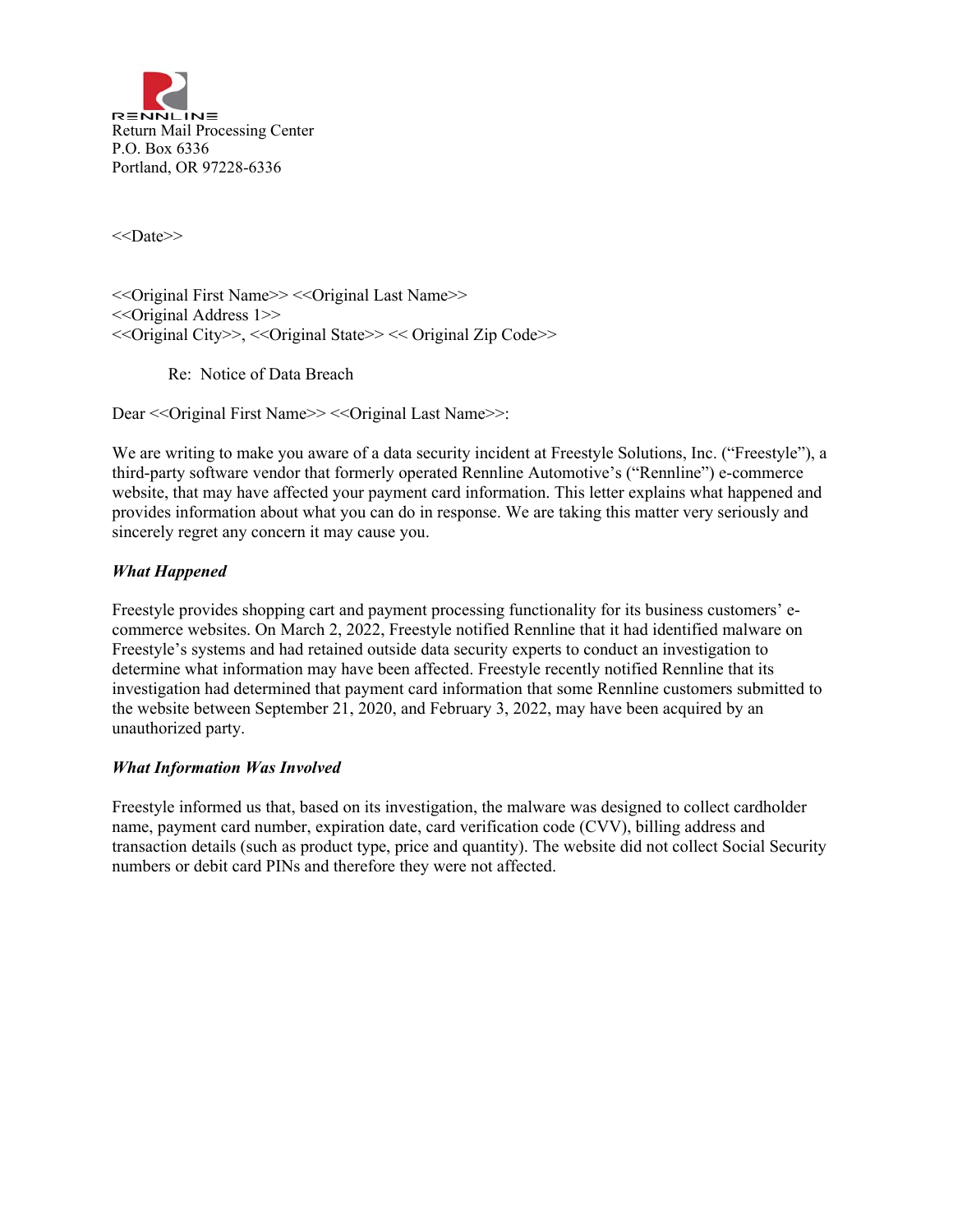

# *What We Are Doing*

We conducted a diligent investigation to identify and notify potentially affected customers promptly. We also confirmed that law enforcement authorities and the payment card brands had been notified. Since learning of the incident, we have stopped using Freestyle for our e-commerce website and have moved our website to a new third-party provider's platform.

# *What You Can Do*

We recommend that you remain vigilant and take steps to protect against identity theft or fraud. Monitor your accounts and credit reports and promptly report any signs of suspicious activity to your financial institution or card issuer.

Information about how to obtain a free credit report, security freezes, and other guidance is provided in the attached "Additional Resources" document, which we encourage you to review.

As always, please be cautious of any unsolicited communications that ask you to provide your personal information over the telephone or online and avoid clicking on links or downloading attachments from suspicious emails.

## *For More Information*

If you have any questions or concerns, please call 844-287-4726 Monday–Friday from 9am to 9pm Eastern Time.

Sincerely,

on lat

Tom Rittenburg VP – Rennline Automotive Division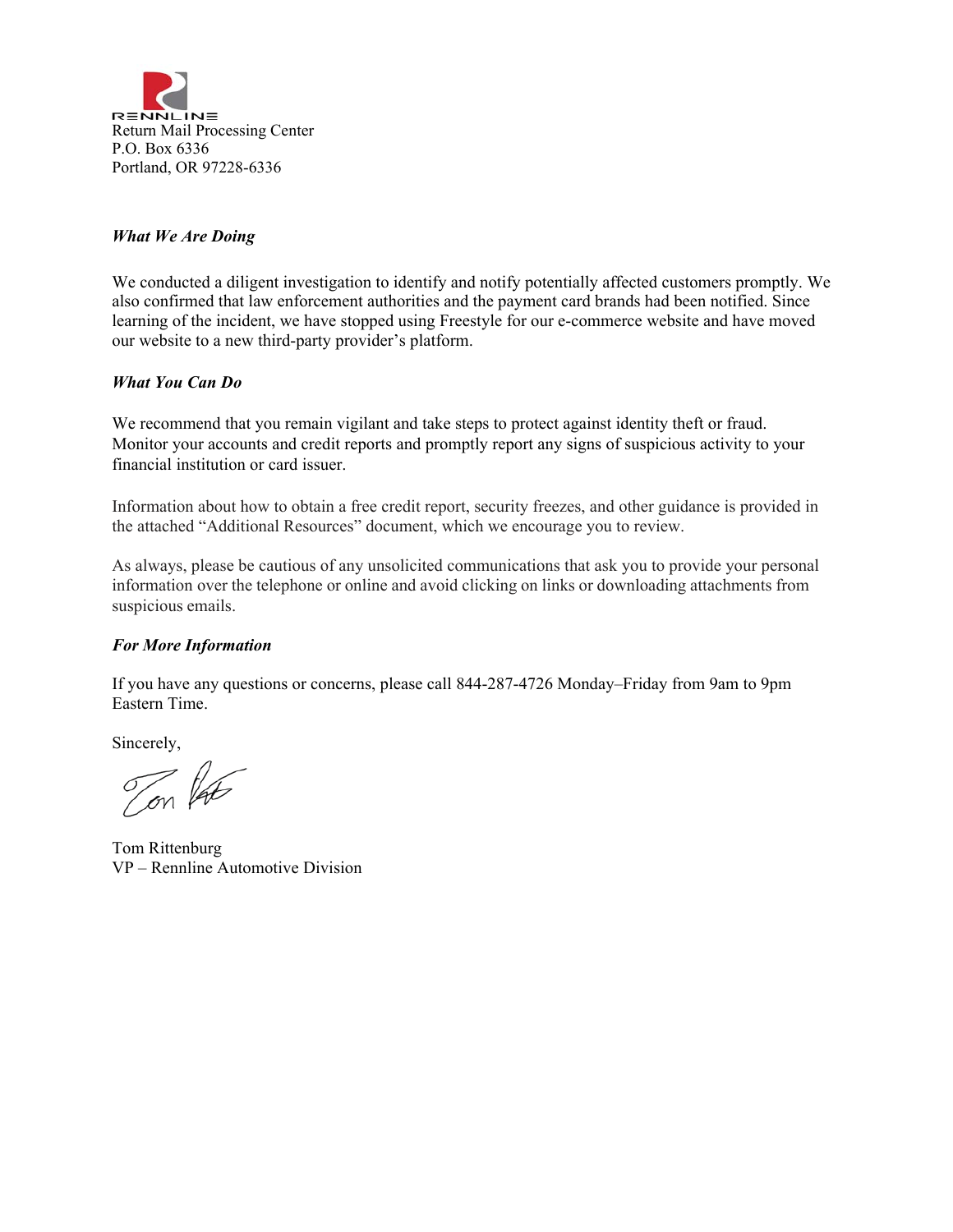

# **ADDITIONAL RESOURCES**

You may obtain a free copy of your credit report from each of the three credit reporting agencies by visiting www.annualcreditreport.com. You can request information regarding fraud alerts and security freezes, from the following credit reporting agencies:

- Equifax, https://www.equifax.com/personal/credit-report-services, 1-800-525-6285, P.O. Box 740256, Atlanta, GA 30374
- Experian, https://www.experian.com/help, 1-888-397-3742, P.O. Box 9554, Allen, TX 75013
- TransUnion, https://www.transunion.com/credit-help, 1-800-680-7289, P.O. Box 2000, Chester, PA 19016

There is no charge to place a security freeze on your credit. To place a security freeze on your credit, you may need to provide the following information:

- Your full name (including middle initial as well as Jr., Sr., II, III, etc.)
- Social Security number
- Date of birth
- The addresses where you have lived over the prior five years
- Proof of current address such as a current utility bill or telephone bill
- A legible photocopy of a government-issued identification card (state driver's license or ID card, military identification, etc.)

You can also receive information from the Federal Trade Commission ("FTC") regarding fraud alerts, security freezes, and how to avoid and report identity theft: https://www.consumer.ftc.gov, 1-877-438- 4338, 600 Pennsylvania Avenue, NW, Washington, D.C. 20580.

Additional information:

- **For District of Columbia residents**: You may contact the Office of the Attorney General for the District of Columbia, 400 6th Street, NW, Washington, District of Columbia 20001-0189, www.oag.dc.gov, 1-202-727-3400.
- **For Iowa residents**: You are advised to report any suspected identity theft to law enforcement or to the Office of the Attorney General of Iowa, Hoover State Office Building, 1305 E. Walnut Street, Des Moines, Iowa 50319-0106, www.iowaattorneygeneral.gov, 1-888-777-4590.
- **For Maryland residents**: To obtain information about steps you can take to avoid identity theft, you may contact the Maryland Office of the Attorney General, Consumer Protection Division, 200 St. Paul Place, Baltimore, Maryland 21202, www.oag.state.md.us, 1-888-743-0023.
- **For Massachusetts residents**: You have the right to obtain any police report filed in regard to this incident. If you are the victim of identity theft, you also have the right to file a police report and obtain a copy of it.
- **For New Mexico residents**: You have rights under the Fair Credit Reporting Act (FCRA). These include, among others, the right to know what is in your file; to dispute incomplete or inaccurate information; to have consumer reporting agencies correct or delete inaccurate, incomplete, or unverifiable information. For more information about the FCRA, and your rights pursuant to the